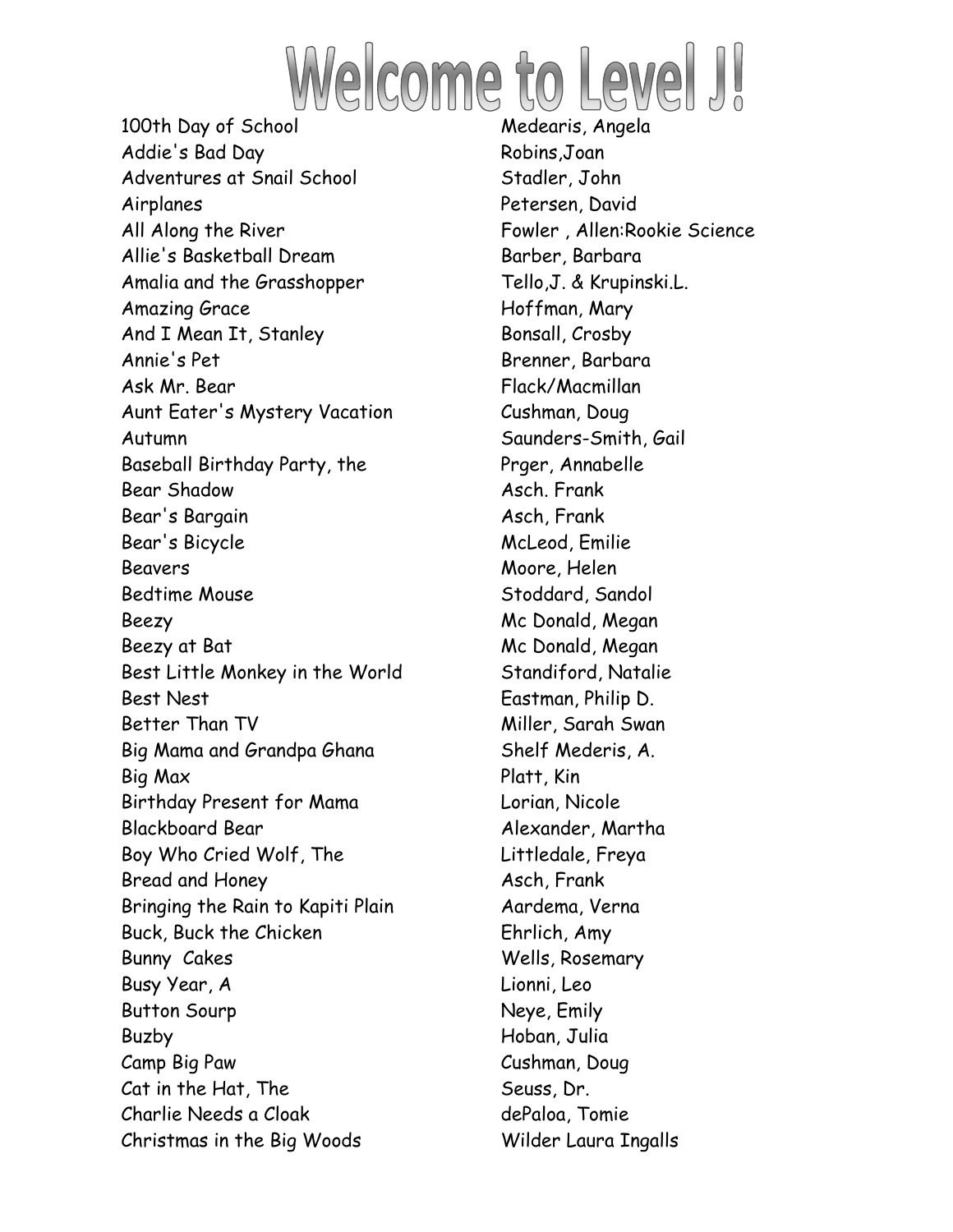City Mouse, Country Mouse **Aesop/Scholastic** City Mouse, Country Mouse Wallner, John/Scholastic Color Wizard, the Brenner, Barbara Could it Be? Oppenheim, Joanne Country Fair Wilder, Laura Ingalls Curious George and the Ice Cream Rey, Margaret Curious George Goes to the Hospital Rey, Margaret Dance at Grandpa's Wilder, Laura Ingalls Danny and the Dinosaur Hoff, Syd Days with Frog and Toad Lobel, Arnold Deer in the Wood Wilder, Laura Ingalls Detective Dinosaur Skofield, James Donkey Tale, the Demarest, Chris/ Bank Street Don't be My Valentine... Lexau, Joan Don't Eat too much Turkey Cohen, Meriam Doorbell Rang Hutchins, Pat Dragon's Scales, the Albee, Sarah Drummer Hoff Emberley, B. Duckat Gordon, Gaelyn Egg To Chick Selsam Millicent Farm Alphabet Book Miller, Jane Farmer Boy Birthday Wilder, Laura Ingalls Farmer Joe's Hot Day Richards, Zimmerman Father Bear Comes Home Minarik, Else Feed Me **Hooks**, William Fire Cat, the Averill, Esther Fire Station Sanders, Smith First Grade Takes a Test Cohen, Mirian Fox all Week Marshall, Edward Fox and His Friends Marshall, James Fox and the Crow: Aesop's Fables Resnick Jane P. & Lindy Fox at School Marshall, Edward Fox be Nimble Marshall, James Fox in Love **Marshall**, Edward Fox Steals Home, the Marshall, James Fraidy Cats **Krensky, Stephen** Frank the Fish Gets his Wish Appleton-smith, Laura Franklin is Bossy Bourgeois & Clark/Scholastic Franklin Plays the Game Bourgeois & Clark/Scholastic Franklin 's Bad Day Bourgeois & Clark/Scholastic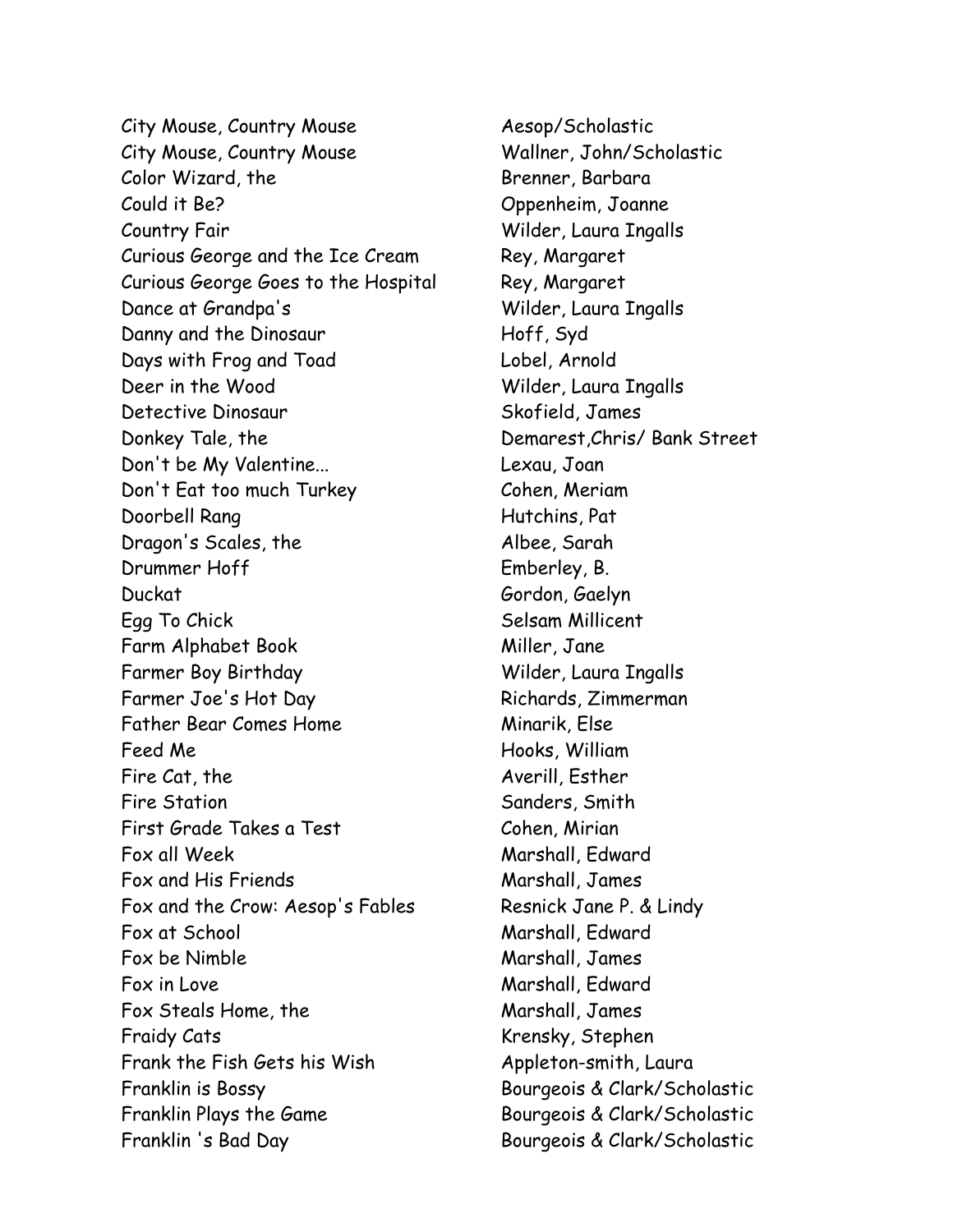Froggy Bakes a Cake Londan Jonathan / Scholastic Froggy gets Dressed Londan Jonathan / Scholastic Froggy Learns to Swim Londan Jonathan / Scholastic Funny Bones Ahlberg, Allan Ghosts! Schwartz, Alvin Ghosts!Ghostly Tales from Folklore Schwartz, Alvin Give Me Half Murphy, Stuart Going to Town Wilder, Laura Ingalls Going West Wilder, Laura Ingalls Good Morning Chick Ginsburg, Mirra Good-Bye Book, The Viorst, Judith Grandma and the Desperadoes Parish, PEggy Grandma at Bat McCully, Emily Arnold Grandma Mix up McCully, Emily Arnold Great Day for Up Dr. Seuss Great Snake Escape, the Coxe, Molly Green Eggs & Ham Seuss, Dr. Grouchy Ladybug, The Carle, Eric Gunnywolf, The Delaney, A Hand, Hand, fingers, Thumb Perkins, Al Handa's Surprise Browne, Eileen Harry & the Lady Next Door Zion. Gene Hat, the Brett, Jan He Bear, She Bear Berenstain, Stan & Jan Hedgehog Bakes a Cake MacDonald, Maryann Henry & Mudge Get the Cold Shivers Rylant, Cynthia Henry & Mudge Take the Big Test Rylant, Cynthia Henry & Mudge Under the Yellow Moon Rylant, Cynthia Henry & Mudge: Bedtime Thumps Rylant, Cynthia Henry & Mudge: Careful Cousin Rylant, Cynthia Henry & Mudge: First Book Rylant, Cynthia Henry & Mudge: Forever Sea Rylant, Cynthia Henry & Mudge: Happy Cat Rylant, Cynthia Henry & Mudge: Long Week End Rylant, Cynthia Henry & Mudge: Puddle Trouble Rylant, Cynthia Henry & Mudge: Sparkle Days Rylant, Cynthia Herman the Helper Kraus, Robert Hippopotomus Ate the Teacher Thaler, Mike Homes are For Living The Cumpiano, Ina Hop on Pop Seuss, Dr.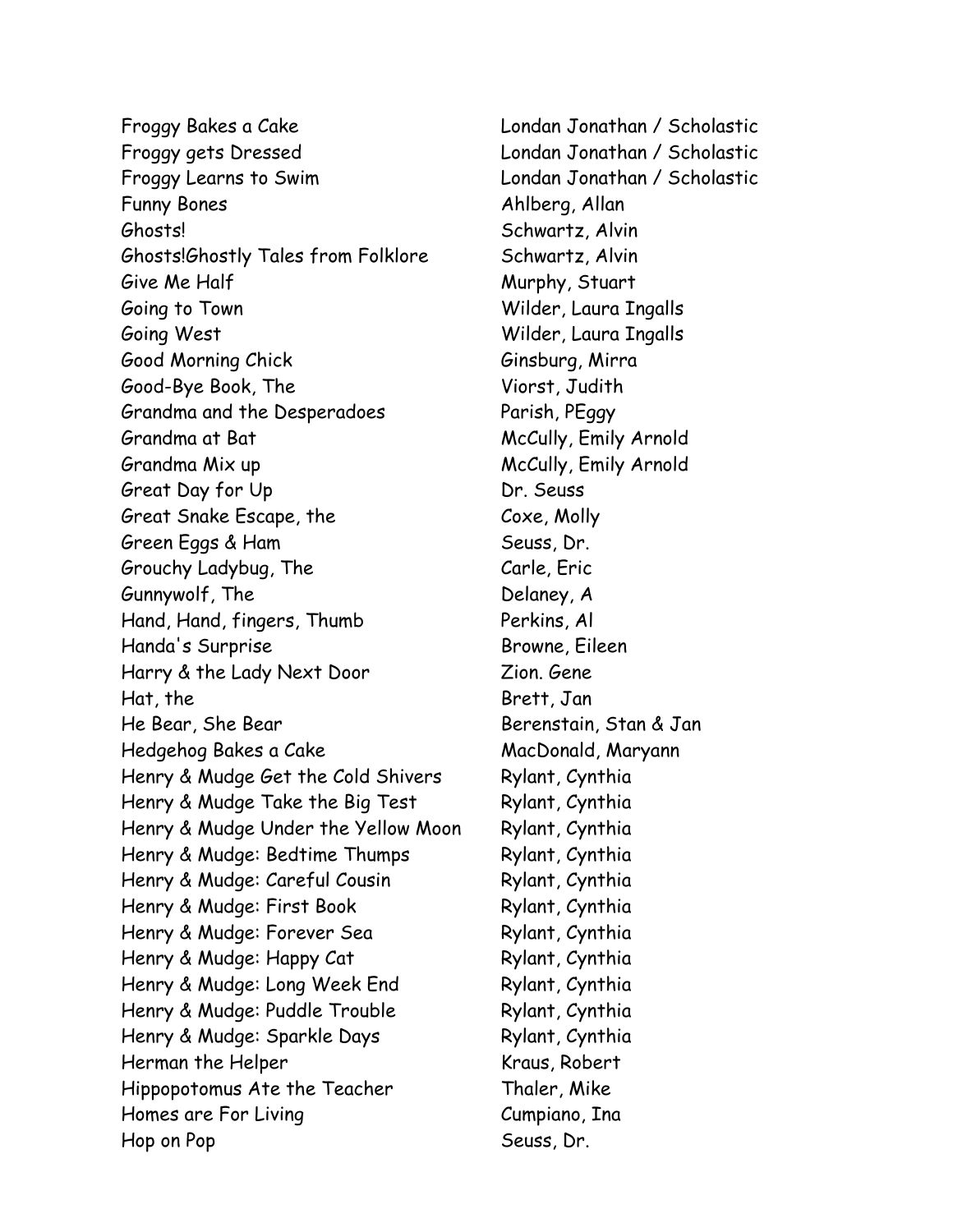Horse in Harry's Room Floff, Syd House that Jack Built Peppe, Rodney How Kittens Grow Selsam Millicent How Much is that Doggie in the Window? Merrill, Bob I Can Read with my Eyes Shut Seuss, Dr. I Love to Sneeze Schether, Ellen I Saw you in the Bathtub Schwartz, Alvin I Was So Mad Mayer, Mercer In a Dark Dark Room Scheartz, Alvin In the Land of the Bolar Bear Scjwartz, Alvin Inch by Inch Lionni, Leo Insects MacLulich, Carolyn. Scholastic Jake and the Copycats Rocklin, Joanne Jamberry Dengen, B. Jenny's Hat Keats, Ezra Jack Jillian Jiggs Gilman, P. Jimmy Lee Did It Cummings, Pat Johnny Lion's Book Hurd, Edith Thacher Just a Daydream Mayer, Mercer Kenny and the Little Kickers Marzollo, Claudio Kick, Pass and Run Kessler, Leonard Kiss for Little Bear Minarik, Else Last One In is a Rotten Egg Kessler, Leonard Let's Be Enemies Udry, Janice Listening Walk Showers, Paul Little Bear Minarik, Else Little Bear's Friend Minarik, Else Little Bear's Visit Ninarik, Else Little Blue and Little Yellow Lionni, Leo Little Chick's Big Day Kwitz, Mary Little Fireman Brown, Margaret Wise Little Gorilla Bornstein, Ruth Little Prarie House, the Wilder, Laura Ingalls Little Red Hen, The Galdone, Paul Littles Get Trapped, the (first readers) Slater, Teddy Long Ago Children Nelson, JoAnne LuLu Goes to Witch School O'Connor Jane Marigold and Grandma on the Town Calmenson, Stephanie Max Isadora, Rachel Merry Christmas, Amelia Bedelia Parish, Peggy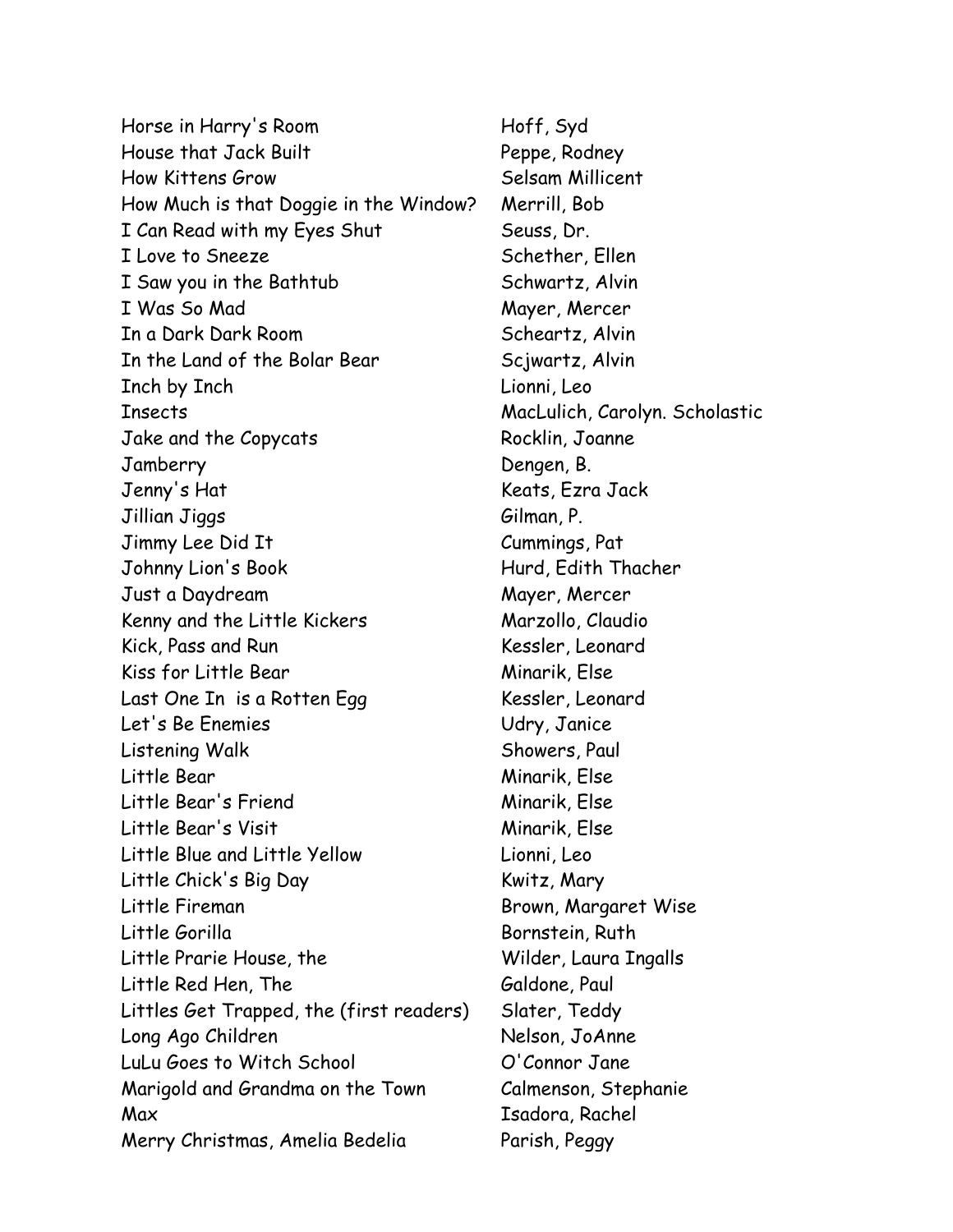Messy Bessy's School Desk McKissack, Patricia Mike Swan Sink or Swim **Frankling** Heiligman, Deborah Milk and Cookies Asch, Frank Milton The Early Riser Kraus, Robert Missing Tooth, The Cole, Joanna Monster Manners Cole, Joanna Moon Boy **Brenner**, Barbara Moonbear's Bargain Asch, Frank Moonbear's Shadow Asch, Frank Moonbear's Skyfire Asch, Frank Morris and Boris at the Circus Wiseman, Bernard Morris and Boris atSchool Wiseman, Bernard Morris Goes to School Wiseman, Bernard Mouse Mess **Mouse Mess** Riley, Linnea, Riley Mouse Soup Lobel, Arnold Mouse Tales Lobel, Arnold Mouse Who Wanted to Marry, the Orgel, Doris Mr. Putter and Tabby Bake the Cake Rylant, Cynthia Mr. Putter and Tabby Pick the Pears Rylant, Cynthia Mr. Putter and Tabby Pour the Tea Rylant, Cynthia Mr. Putter and Tabby Walk the Dog Rylant, Cynthia Much Bigger than Martin Kellogg, Steven My Brother Ant Byars, Betsy Mystery of the Missing Dog Levy, Eizabeth Newt Novak, Matt No More Monsters for me Parish, Peggy Norma Jean, Jumping Bean Cole, Joanna North, South, East, West Fowler, Allen:Rookie Science Not Now Said the Cow Coppenheim, Joanne Officer Buckle and Gloria Rathmann, Peggy Old Man's Mittens, The Pollock, Yevonne One of Each Hoberman, MaryAnn Oscar, Otter **Benchley, Nathaniel** Otto the Cat Herman, Gail Owl at Home Lobel, Arnold Pack 109 Thaler, Mike Parakeet Girl, the Sachs, Marilyn Peace at Last Murphy, Jill Peter's Chair Chair Chair Chair Chair Chair Chair Chair Chair Chair Chair Chair Chair Chair Chair Chair Chair C Popcorn Shop, The Low, A.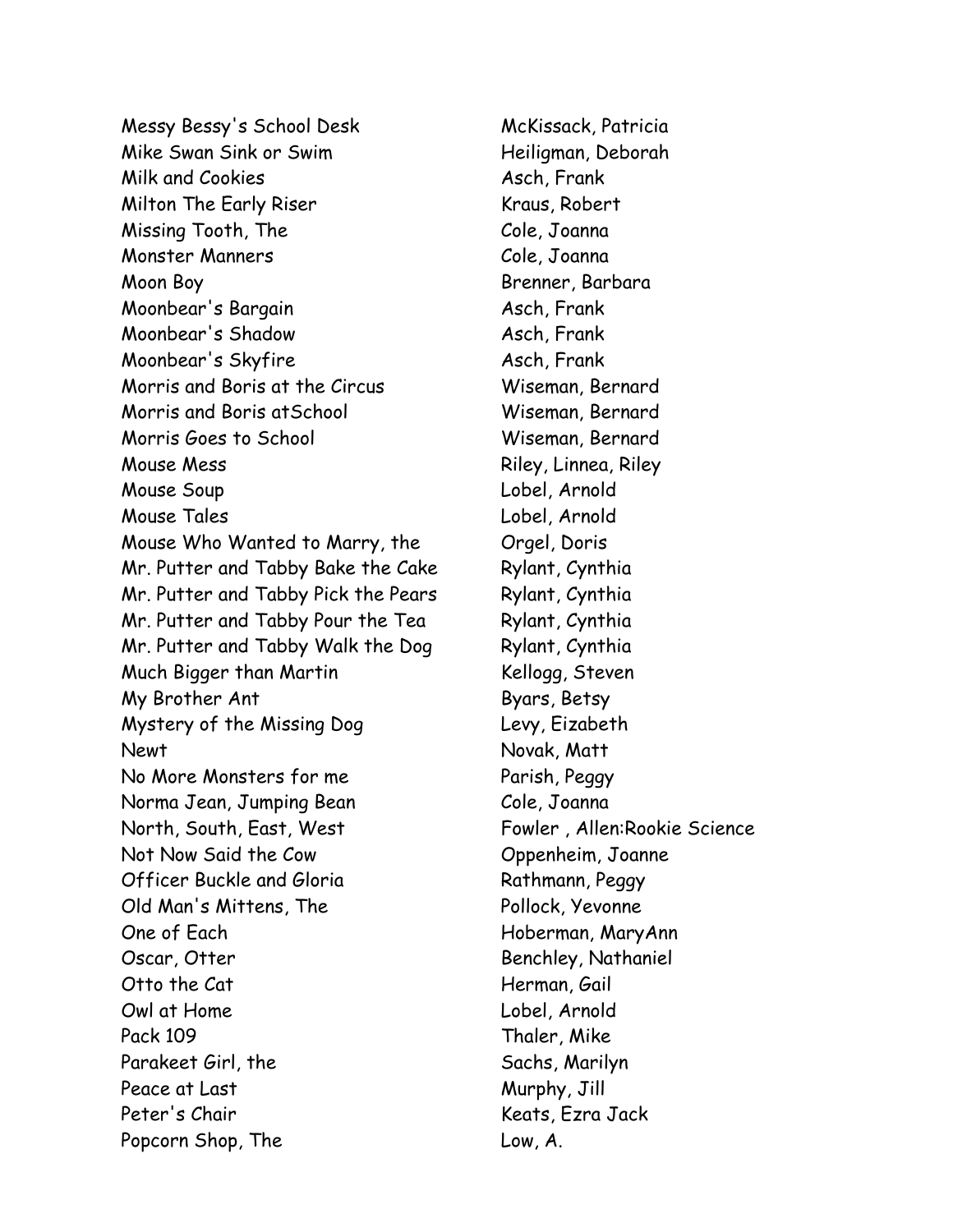Poppleton .... **Rylant, Cynthia** Porcupine's Pajama Party Francesco Harshman, Terry Pretty good Magic **Dubouski**, Cathy R is For Radish Coxe, Molly Rabbit's Birthday Kite MacDonald, Maryann Rain Puddle Holl, A. Red Leaf, Yellow Leaf Ehlert, Lois Roller Skates Calmenson, Stephanie Rooster Crows, The **Petersham, Maud and Miska** Roses For Renee Calenson, Stephanie Run Jump Whiz Splash Rosenberry, Vera Sam and the Firefly Eastman, Philip D. Sam the Minuteman Benchlley, Nathaniel See You in Second Grade Cohen, Miriam See you Tomorrow Charles Cohen, Miriam Seeds Seeds Saunders-Smith, Gail Shadows Struttard, Marie Shaggy Sheep, the Kratky, Lada Josefa Show and Tell Frog Show and Tell Frog Show and Tell Frog Show Burguet Channel Channel Show Time...Polk Street School Giff Patricia / Dell SkyFire Asch, Frank Slugs and Snails Asch, Frank Small Wolf Benchlley, Nathaniel Snowy Day, The Keats, Ezra Jack Somebody and the Three Bears Tolhurst Marilyn Somewhere Baskwill, Jane Spot's First Christmas Hill, Eric Starring First Grade Cohen Merriam Stars Penner, Lucille Stone Soup McGovern, Ann Straight Line Wonder Fox, Mem Stripe Partis, Joanne Sugar Snow Wilder, Laura Ingalls Summer in the Big Woods Wilder, Laura Ingalls Surprise Party, the Prager, Annabelle Sword and the Stone, The Maccarone, Grace Teeny Tiny Woman, the Seuling, Barbara Ten Apples Up on Top LeSieg, Theo Ten Timid Ghosts O'Connell, Jennifer Terrific Trains **Mitton, Tony & Parker, Ant**